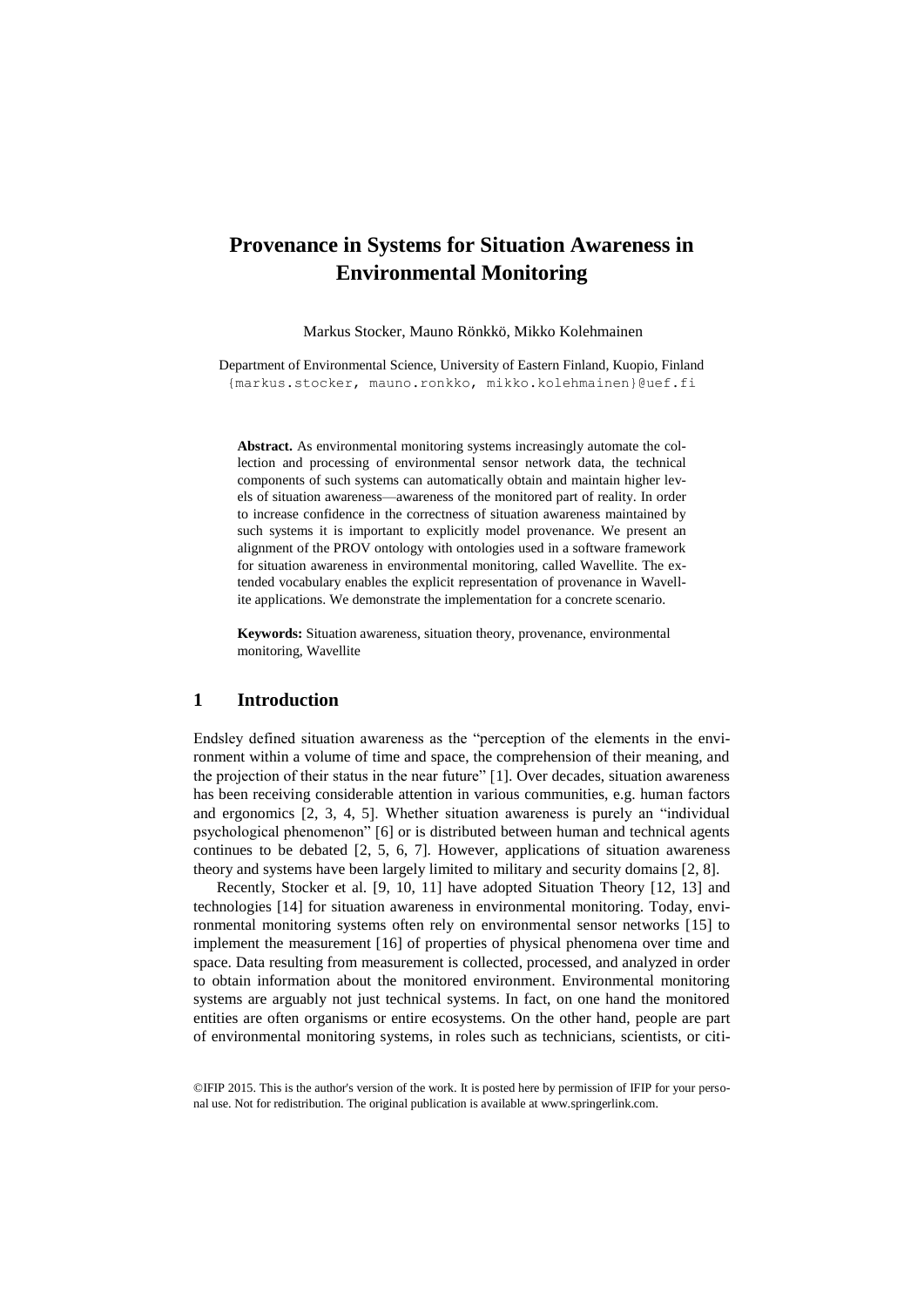zens. Thus, environmental monitoring systems may perhaps be described as (enviro- )sociotechnical systems [17].

Situations are structured parts of reality [13]. The concept of situation is interesting in environmental monitoring for at least three reasons. First, the monitored entity is a part of reality. For instance, in urban air pollution monitoring the particular volume of urban ambient air is the monitored entity and is a part of reality. Second, the entity is structured. In our example, the structure of the particular volume of urban ambient air is defined by the relations among the objects that are constituents of the entity, such as particulates and gases. It is properties of such objects that are typically measured. Third, environmental monitoring is concerned with gaining information about the monitored part of reality, i.e. information about situations.

In environmental monitoring, situation awareness is, traditionally, in the mind of people, typically experts. Here, Endsley's model is particularly suitable. However, as the technical components of environmental monitoring systems become increasingly more "intelligent," distributed situation awareness models [5] are of interest as well. Indeed, as the technical components increasingly implement data collection and processing, as well as knowledge extraction and representation, the technical parts can arguably hold higher levels of situation awareness—shared with people, such as scientists.

With increasing automation of data collection, data processing, knowledge extraction, and knowledge representation, it becomes important to automatically model (data) provenance. Provenance enables tracing the processes involved in producing data and knowledge. It can increase confidence in the correctness of situation awareness obtained and maintained by environmental monitoring systems, in particular that of their technical parts. Our aim in this paper is to extend an alignment of ontologies [18] used in a software framework for situation awareness in environmental monitoring, called Wavellite, with the PROV Ontology (PROV-O) [19]. As our main contribution, we present the alignment and discuss its application for a concrete example.

## **2 Materials and Methods**

Wavellite<sup>1</sup> [9, 10, 20] is designed to support the implementation of data collection, data processing, knowledge extraction, and knowledge representation. Collection is, often, for data resulting in measurement implemented by environmental sensor networks. Such data are sensor observations, which are aligned with the term Observation of the Semantic Sensor Network (SSN) ontology [21]. Processing is for dataset observations, which are aligned with the term Observation of the RDF Data Cube Vocabulary (QB) [22]. Knowledge is for situations and is, specifically, situational knowledge. Situational knowledge is extracted from dataset observations and is represented as Situation, a term of the Situation Theory Ontology (STO) [14].

An alignment of these three ontologies, plus OWL-Time [23] and GeoSPARQL [24] for the representation of time and space, respectively, has been proposed in [18]. This

 $\overline{a}$ 

<sup>1</sup> http://uef.fi/envi/projects/wavellite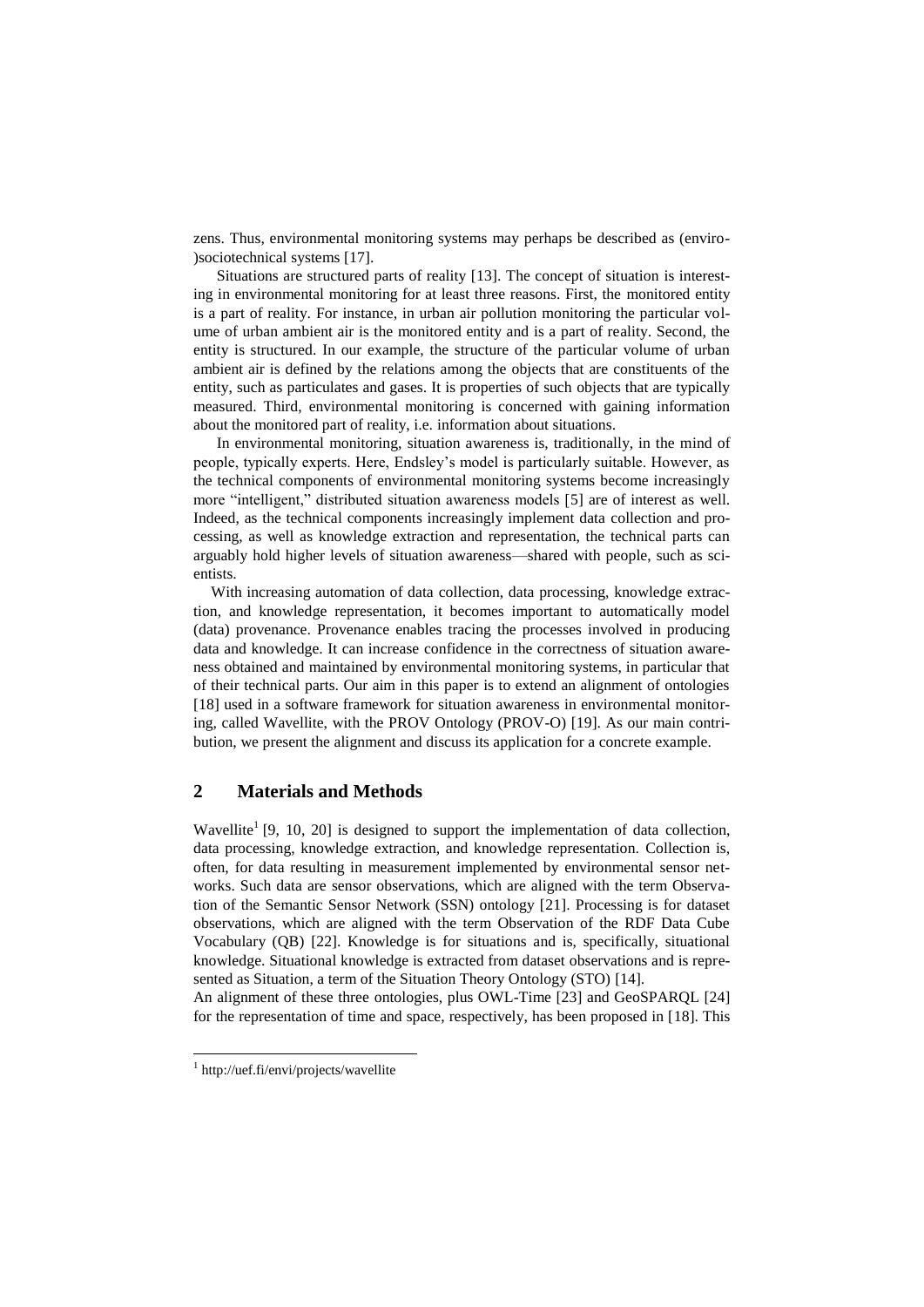alignment forms the Wavellite Core Ontology (WCO) which we extended with Wavellite terms (e.g. SensorObservation) to form the Wavellite Entity Ontology (WEO). Here we modify WCO to include PROV-O, and propose an alignment between PROV-O and WEO. As a result, PROV-O joins the WCO family of upper ontologies used in Wavellite to represent data, knowledge, metadata, and now provenance. We used Protégé<sup>2</sup> to create the alignment. Note that such alignment is independent of concrete software implementations, such as Wavellite.

PROV-O is a specification for provenance designed for the representation of the origins of digital objects in form of descriptions "of the entities and activities involved in producing and delivering or otherwise influencing a given object" [25]. In PROV-O, provenance is, generally, of entities, which can be physical, digital, or conceptual. Entities can be derived from other entities and they are generated by activities. Activities are the processes through which entities come into existence. Associated with activities are agents, e.g., persons or, of most interest here, software.

In addition to the ontology alignment, we also extend Wavellite such that the software framework supports the representation of provenance in concrete applications. Thus, provenance records can be persisted and retrieved in a similar manner as sensor observations, dataset observations, and situations are persisted and retrieved in Wavellite.

### **3 Results**

In this section, we briefly describe the main elements of the alignment. Sensor observation, dataset observation, and situation are digital objects and, thus, PROV-O entities. Aligning sensor observations with PROV-O is extensively addressed in [26]. The authors propose an alignment that aims at reconciling different aspects of modelling sensor observations in the SSN ontology (constrained by its alignment to the DOLCE Ultralite ontology [27]), OGC Observations and Measurements [28], and PROV-O. As a consequence, the resulting alignment relies on the introduction of several additional classes.

We follow [26] by adopting a lightweight subset of the alignment axioms. Specifically, SSN Observation is a sub class of PROV-O Entity; SSN Stimulus is a sub class of PROV-O Activity; and SSN Sensor is a sub class of PROV-O Agent. Sensor observations are generated by stimuli, are attributed to sensors, and stimuli are associated with sensors. Thus, the SSN object property observedBy, used to relate observations and sensors, is a sub property of PROV-O wasAttributedTo. In Wavellite, sensor observations are not derived from entities.

Wavellite implements *operators* that translate sensor observations into dataset observations [20]. Translation is an *operation*. Operators are software and thus PROV-O agents. Operations are PROV-O activities. Operations are associated with operators. Dataset observations may be derived from sensor observations, are attributed to oper-

 $\overline{a}$ 

<sup>&</sup>lt;sup>2</sup> http://protege.stanford.edu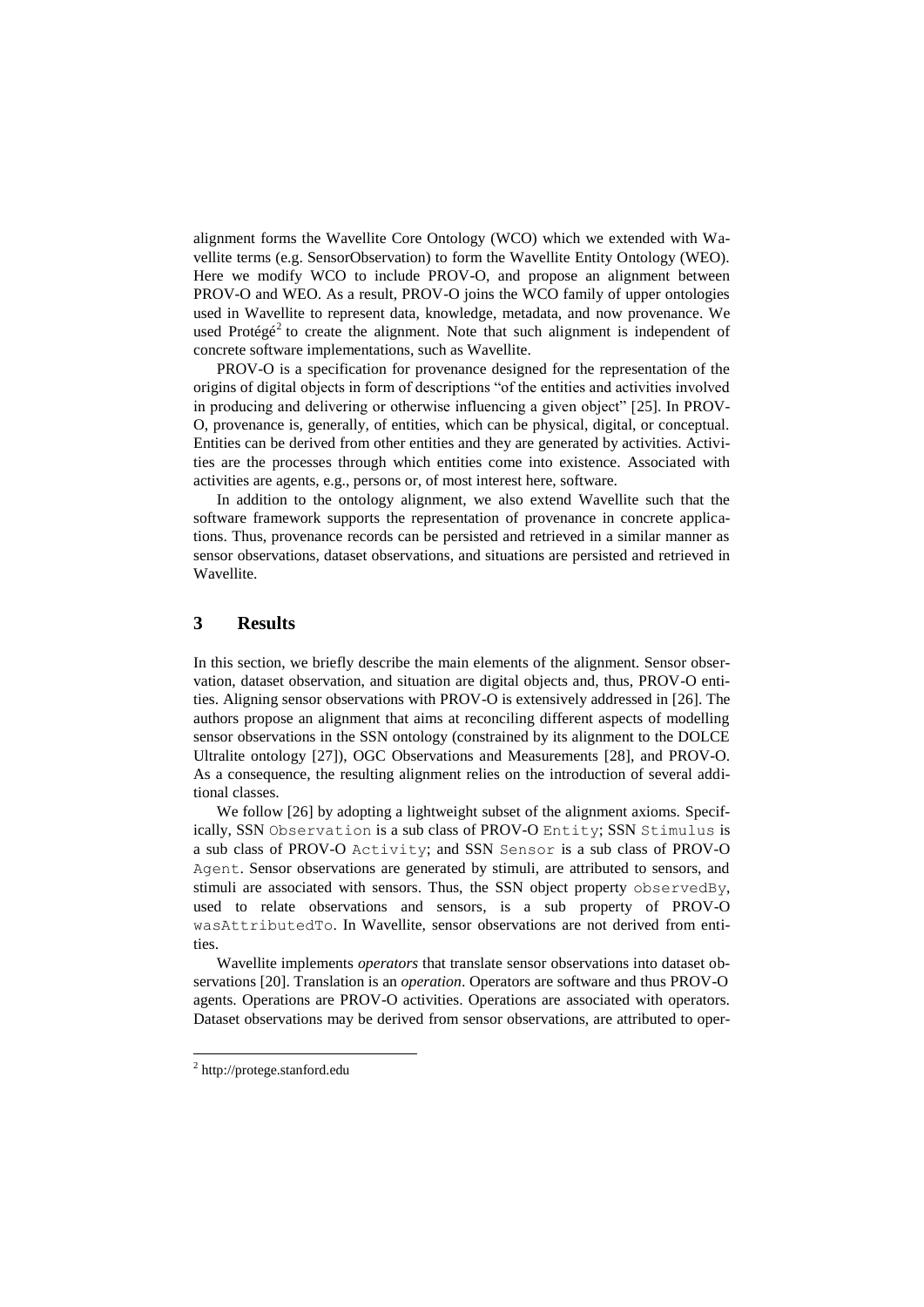ators, and are generated by operations. Wavellite also implements operators that process a source set of dataset observations into a target set of dataset observations. Thus, dataset observations may also be derived from dataset observations. Such operators are associates for the *processing* operation, which uses and generates dataset observations. For instance, the Aggregate operator with function mean and time period hour is a PROV-O agent and associate for the *aggregation* activity that uses source sets of dataset observations within one hour window and generates a singleton target set with hourly mean dataset observations. Finally, QB DataSet is a PROV-O Entity and datasets can thus be derived from datasets.

STO objects, notably situations, elementary infons, relations, individuals, attributes, and values are PROV-O entities. Any of these objects may be derived from dataset observations. In this case, extraction (or acquisition) operations (PROV-O activities) that are associated with extractors, the operators (PROV-O agents), use dataset observations, and generate STO objects. For instance, a classification operation may be associated with a machine learning operator and classify (use) dataset observations to generate (information about) an individual involved in a situations. However, any STO object may also be derived from STO objects. For instance, given information for storms and the location of drivers, a system may infer information for situations in which drivers are at higher risk due to storms [29].

In Wavellite, PROV-O enables the explicit representation of metadata describing the origin of sensor observations, dataset observations, and situations. This is particularly interesting at the derivation layer of the Wavellite architecture, where applications can implement arbitrary complex chains of dataset processing. By modelling datasets and dataset observations as PROV-O entities, we can explicitly model the derivation of datasets and dataset observations from other datasets and dataset observations, respectively, as well as the responsible processes (activities) and involved software (agents). However, provenance is interesting also at the situation layer of the Wavellite architecture, where applications implement the representation of situational knowledge acquired (extracted) from dataset observations. Here provenance enables Wavellite to relate situational knowledge to the dataset observations from which it is derived and with the agents, e.g. data-driven or physically-based models, and activities involved in knowledge acquisition.

### **4 Discussion**

This section discusses a concrete example. The scenario builds on related work [10, 30] and can be summarized as follows. The pavement of a road section is measured for vibration by a sensor network consisting of accelerometers installed into the ground at one side of the road. Occasionally, vehicles travel the road section and modify the vibration pattern measured by sensors. Using a trained artificial neural network, such patterns can be classified in order to detect and characterize vehicles, for instance as 'light' or 'heavy'.

Figure 1 is an example sensor observation in this scenario. As expected, the example relies on the SSN ontology to model (meta-)data about the observation, and on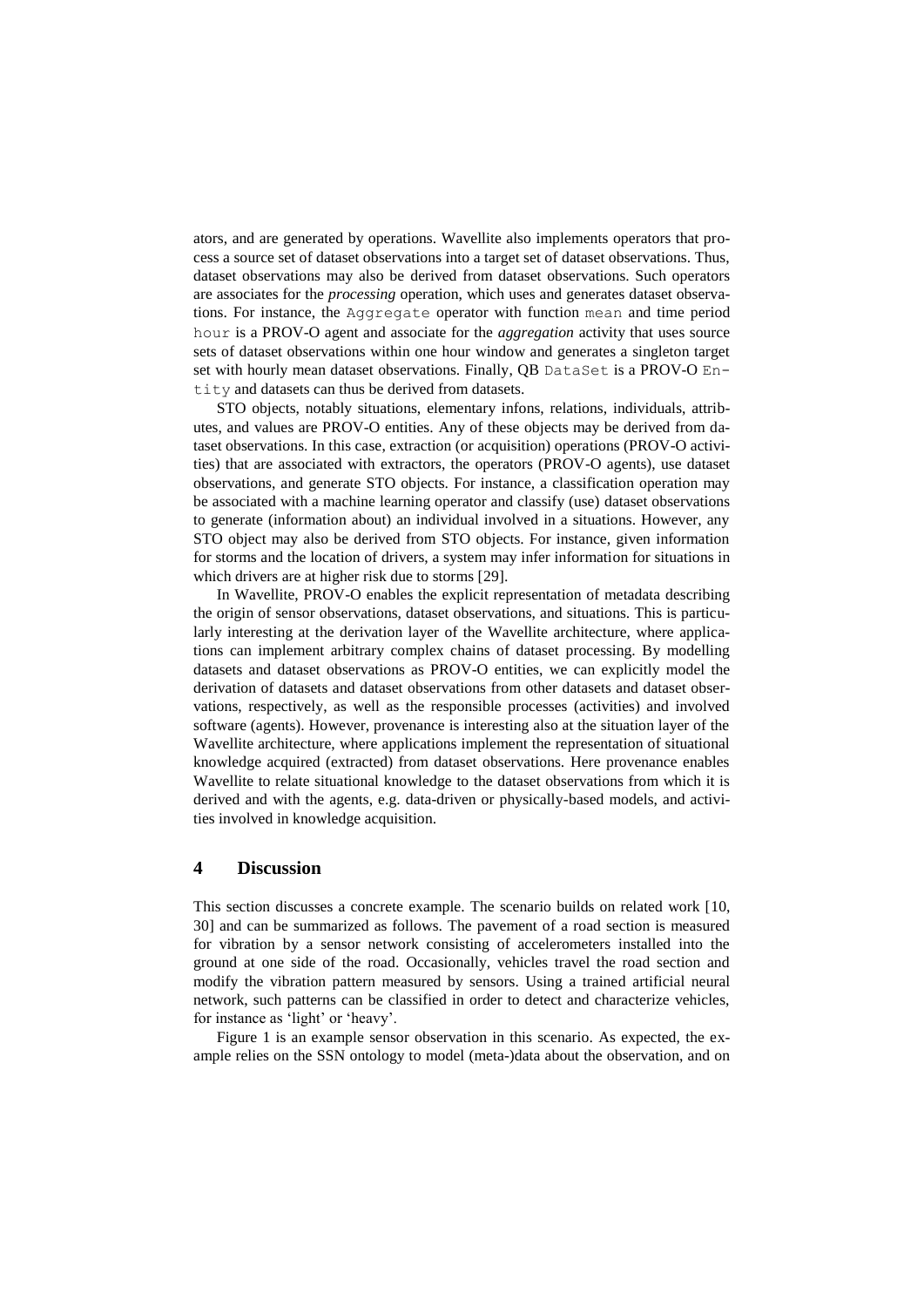OWL-Time for temporal data. Figure 2 displays the provenance information for the example sensor observation in Figure 1. The sensor observation ex:44b is modelled as a PROV-O Entity that was generated by the ex:vibration PROV-O Activity (SSN Stimulus) and was attributed to the ex:sd1 PROV-O Agent (SSN SensingDevice). The graphs in figures 1 and 2 can be joined via node ex:44b.



**Fig. 1.** Sensor observation  $\epsilon \times 44b$  that resulted in measurement of road pavement vibration by accelerometer sensing device ex:sd1 on October 24, 2014 at 19:36:57.546 with observation value -0.044921875. For the sake of readability, the graph is split into two sub graphs. Figure (a) shows the feature, sensor, stimulus, and property related to the observation. Figure (b) shows the temporal location and measurement value. The two sub graphs can be joined via node ex:44b.



**Fig. 2.** Provenance information for the example sensor observation (Figure 1). Modelled are in particular the involved PROV-O entity, activity, agent and relations among them.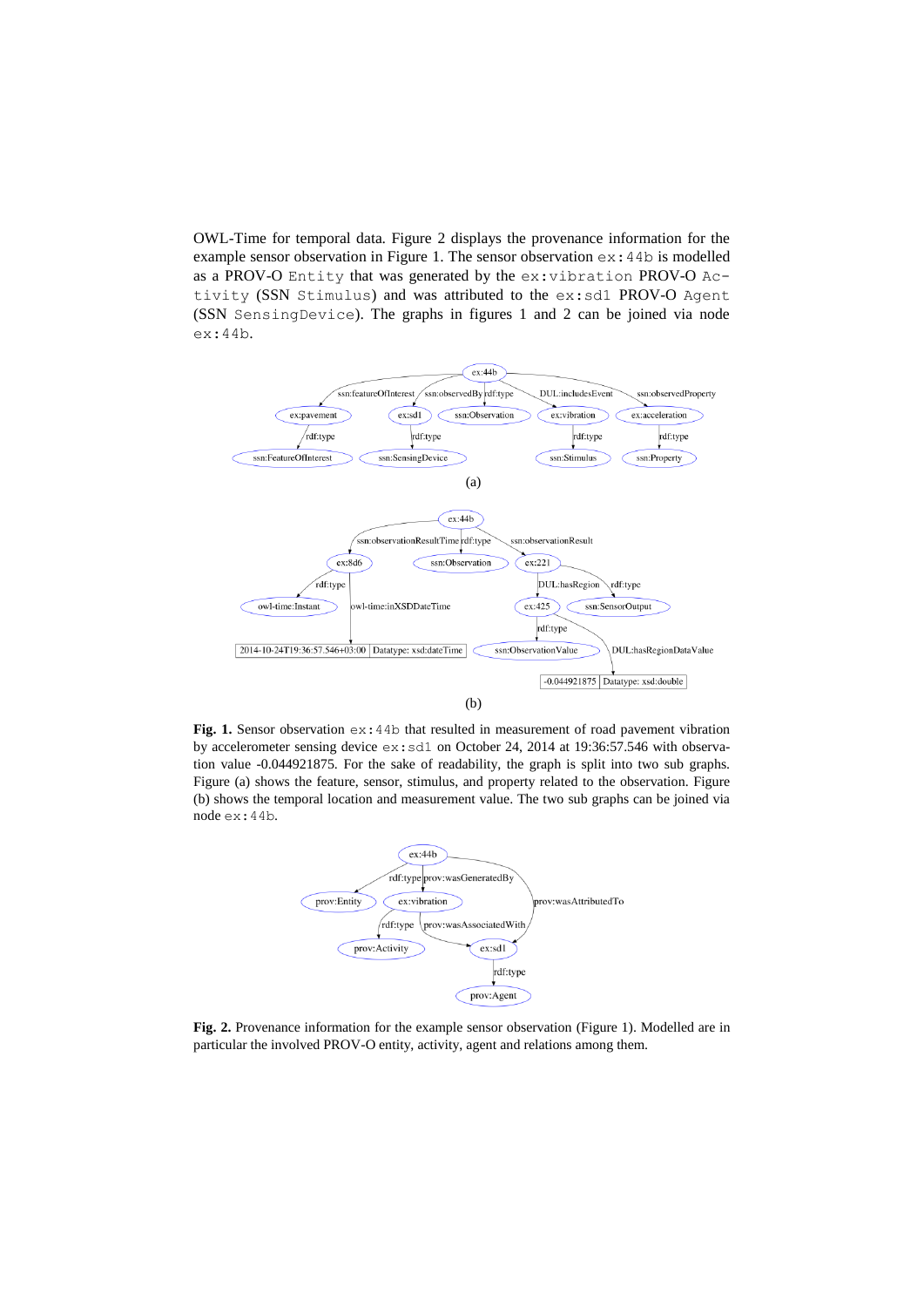Sensor observations are translated to dataset observations. Figure 3 shows the result of such translation for our example sensor observation. Dataset observation ex:3bc relates to dataset ex:d1 as well as to time and the acceleration value via two component properties. The graph includes provenance information. It states that the dataset observation was generated by the ex:so2do (sensor observation to dataset observation) translation activity associated with the ex:dse (dataset engine) agent. The graph also states that the dataset observation  $\epsilon \times 3$  bc was derived from the sensor observation ex:44b.



Fig. 3. Dataset observation  $ex:3bc$  of dataset  $ex:d1$  with component properties for time and acceleration value. The dataset observation was derived from the sensor observation ex:44b and generated in a translation activity associated to a certain agent.

In the discussed scenario, for a specified time window length and at regular time intervals, dataset observations in time domain are processed to vibration patterns in frequency domain [10]. Vibration patterns are dataset observations with component property for time and one component property for each represented frequency component. Vibration patterns are then classified using trained Multi-Layer Perceptron artificial neural networks in order to detect and characterize vehicles travelling on the road section. Characterization determines whether the observed vehicle is light or heavy. Detected vehicles are individuals in situations. We can model such situations as supporting an infon with vehicle-at-relation and two objects, one for the individual vehicle and the other for the temporal location.

Figure 4 is an example. The situation supports an infon which states that a vehicle (ex:640) travelling on the road section was detected at 20:05:36 and was characterized as being light. The example also includes provenance information for the vehicle individual. It states that the individual was derived from the  $\epsilon x$ : aa3 PROV-O Entity (which an expanded graph would additionally type as dataset observation) and that it was generated in the ex:classification PROV-O Activity associated with the ex:se (situation engine) PROV-O Agent.

The discussed example demonstrates how the provenance of information for objects observed in real world situations by an environmental monitoring system can be traced through a complex data processing chain down to the original sensor observa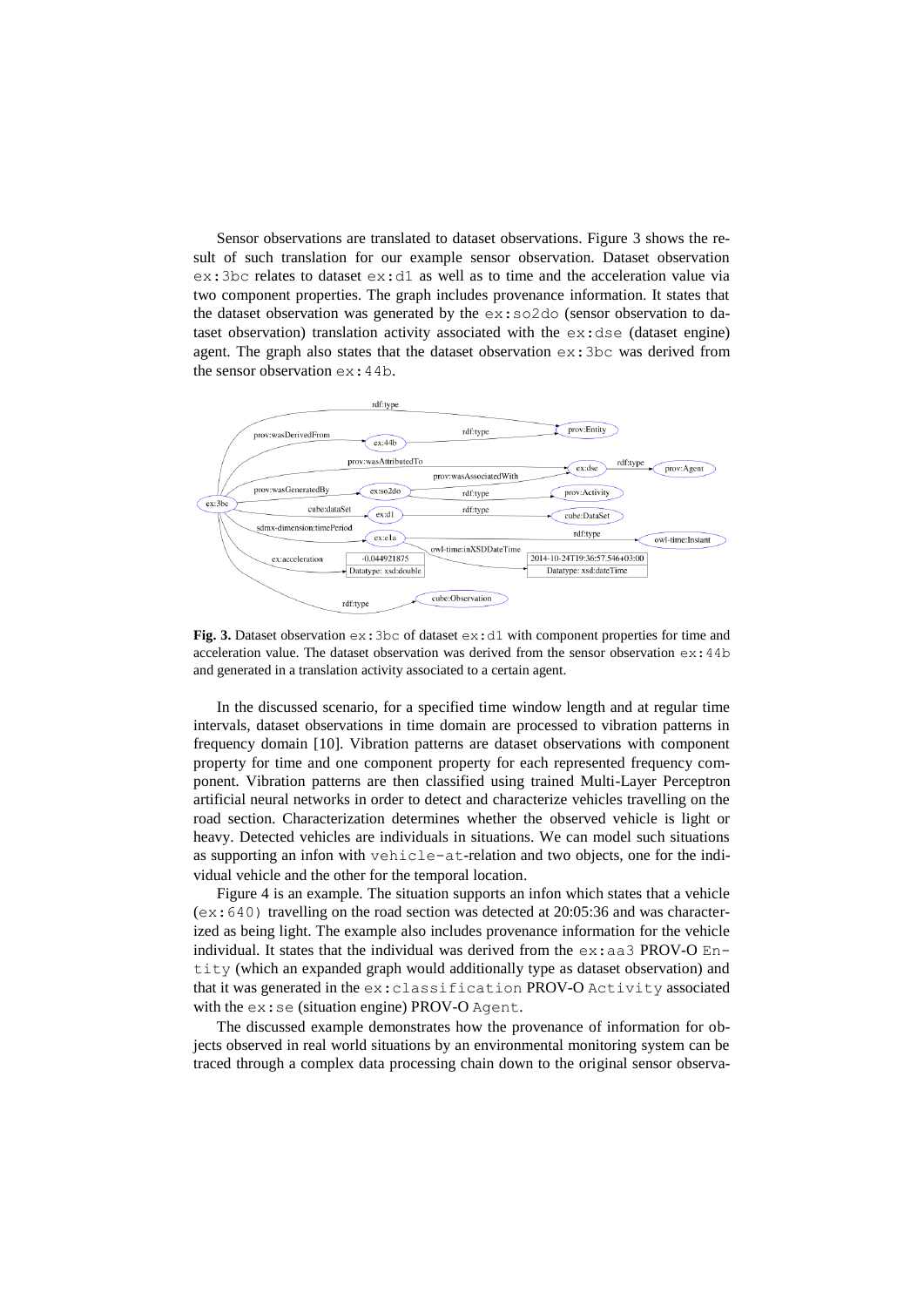tions. Provenance also tracks the activities and agents involved in transforming entities. Systems can query the RDF data according to whether the interest is for situational knowledge or for the provenance of such knowledge.



Fig. 4. Situation supporting a vehicle-at-relation infon involving two objects, an individual light vehicle and a temporal location. The graph also includes provenance information for the vehicle individual.

## **5 Conclusion**

We presented an alignment of a suite of ontologies useful to situation-aware environmental monitoring systems with PROV-O, the W3C provenance ontology. Related work on the alignment of the SSN ontology and PROV-O proved useful here. We have presented a basic alignment of PROV-O with entities beyond sensor observations, required in situation-aware environmental monitoring systems, namely dataset observations and situations.

The discussed example for situations involving vehicles travelling a road section demonstrates how systems can annotate, during processing, sensor observations, datasets and their observations, and situations with provenance information. Provenance can thus support making transparent the often complex data processing and knowledge extraction chains implemented in situation-aware environmental monitoring systems.

There exist several directions for future work. On one hand, our alignment consists of only few key axioms. More work can be done to study how to improve the alignment. On the other hand, the ideas and implementation presented here can be developed for a concrete system and application. The data and provenance information resulting in such a system can be used to more concretely study the potential of provenance information in a situation-aware environmental monitoring system.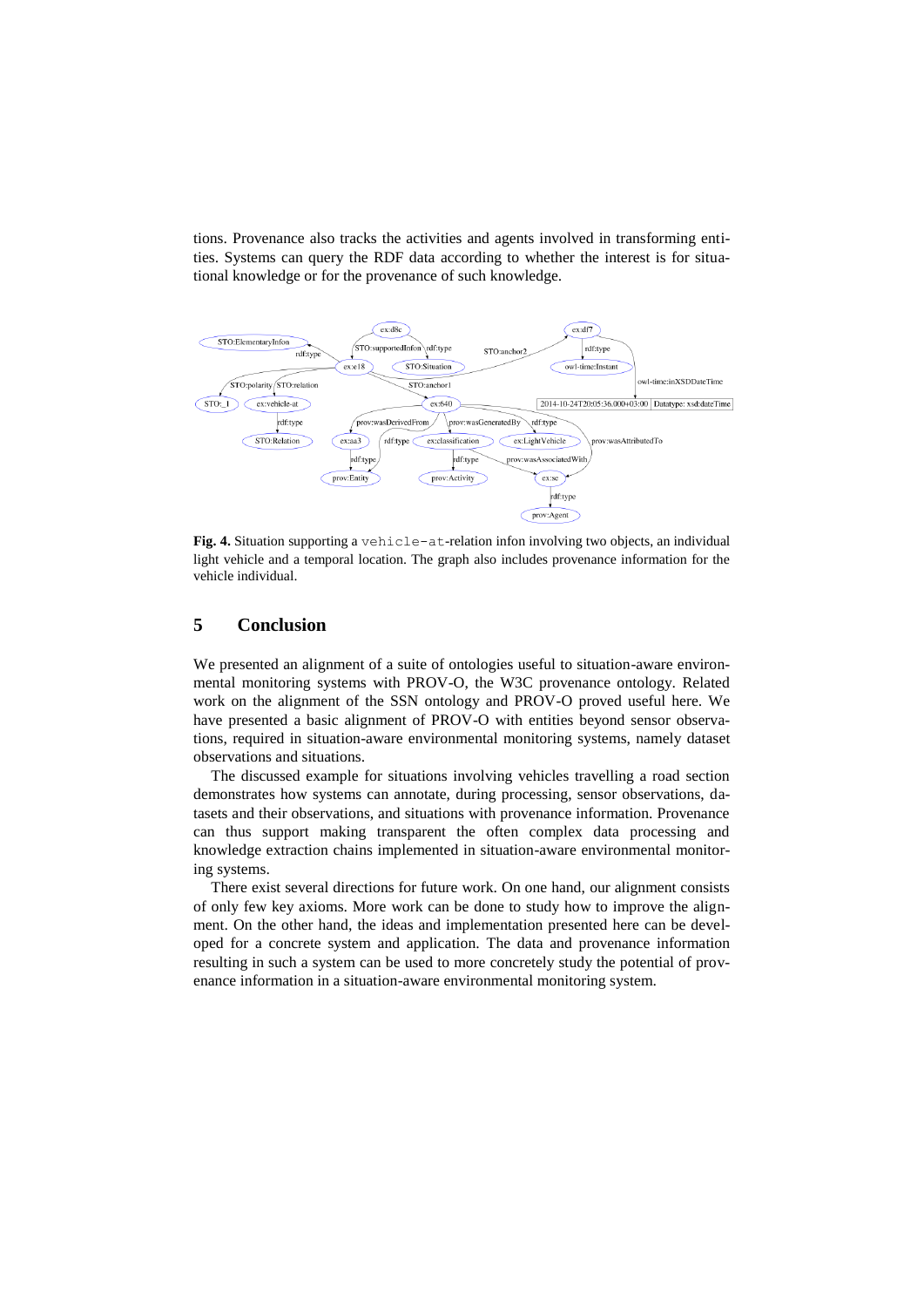#### **Acknowledgements**

This research is funded by the Academy of Finland project "FResCo: High-quality Measurement Infrastructure for Future Resilient Control Systems" (Grant number 264060).

### **References**

- 1. Endsley, M.R.: Toward a theory of situation awareness in dynamic systems. Human Factors: The Journal of the Human Factors and Ergonomics Society 37(1), 32–64 (1995)
- 2. Salmon, P.M., Stanton, N.A., Jenkins, D.P., Walker, G.H., Young, M.S., Aujla, A.: What Really Is Going on? Review, Critique and Extension of Situation Awareness Theory. In: Harris, D. (ed.) Engineering Psychology and Cognitive Ergonomics, Lecture Notes in Computer Science, vol. 4562, pp. 407–416. Springer Berlin Heidelberg (2007), [http://dx.doi.org/10.1007/978-3-540-73331-7\\_45](http://dx.doi.org/10.1007/978-3-540-73331-7_45)
- 3. Smith, K., Hancock, P.: Situation Awareness Is Adaptive, Externally Directed Consciousness. Human Factors: The Journal of the Human Factors and Ergonomics Society 37(1), 137–148 (March 1995)
- 4. Bedny, G., Meister, D.: Theory of Activity and Situation Awareness. International Journal of Cognitive Ergonomics 3(1), 63–72 (1999), [http://dx.doi.org/10.1207/s15327566ijce0301\\_5](http://dx.doi.org/10.1207/s15327566ijce0301_5)
- 5. Stanton, N.A., Stewart, R., Harris, D., Houghton, R.J., Baber, C., McMaster, R., Salmon, P., Hoyle, G., Walker, G., Young, M.S., Linsell, M., Dymott, R., Green, D.: Distributed situation awareness in dynamic systems: theoretical development and application of an ergonomics methodology. Ergonomics 49(12-13), 1288–1311 (2006), http://dx.doi.org/10.1080/00140130600612762, pMID: 17008257
- 6. Stanton, N.A., Salmon, P.M., Walker, G.H., Jenkins, D.P.: Is situation awareness all in the mind? Theoretical Issues in Ergonomics Science 11(1-2), 29–40 (2010), <http://dx.doi.org/10.1080/14639220903009938>
- 7. Endsley, M.R.: Automation and Situation Awareness. In: Parasuraman, R., Mouloua, M. (eds.) Automation and human performance: Theory and applications, pp. 163–181. Lawrence Erlbaum Associates, Inc., Mahwah, NJ (1996)
- 8. Salfinger, A., Retschitzegger, W., Schwinger, W.: Maintaining Situation Awareness Over Time – A Survey on the Evolution Support of Situation Awareness Systems. In: Conference on Technologies and Applications of Artificial Intelligence (TAAI 2013). pp. 274– 281. IEEE Computer Society, IEEE (2013)
- 9. Stocker, M., Baranizadeh, E., Portin, H., Komppula, M., Rönkkö, M., Hamed, A., Virtanen, A., Lehtinen, K., Laaksonen, A., Kolehmainen, M.: Representing situational knowledge acquired from sensor data for atmospheric phenomena. Environmental Model- $\lim_{x \to 0} x$  Software 58(0), 27–47 (2014), [http://www.sciencedirect.com/science/article/pii/S1364815214](http://www.sciencedirect.com/science/article/pii/S1364815214001108) [001108](http://www.sciencedirect.com/science/article/pii/S1364815214001108)
- 10. Stocker, M., Rönkkö, M., Kolehmainen, M.: Situational knowledge representation for traffic observed by a pavement vibration sensor network. IEEE Transactions on Intelligent Transportation Systems 15(4), 1441–1450 (August 2014)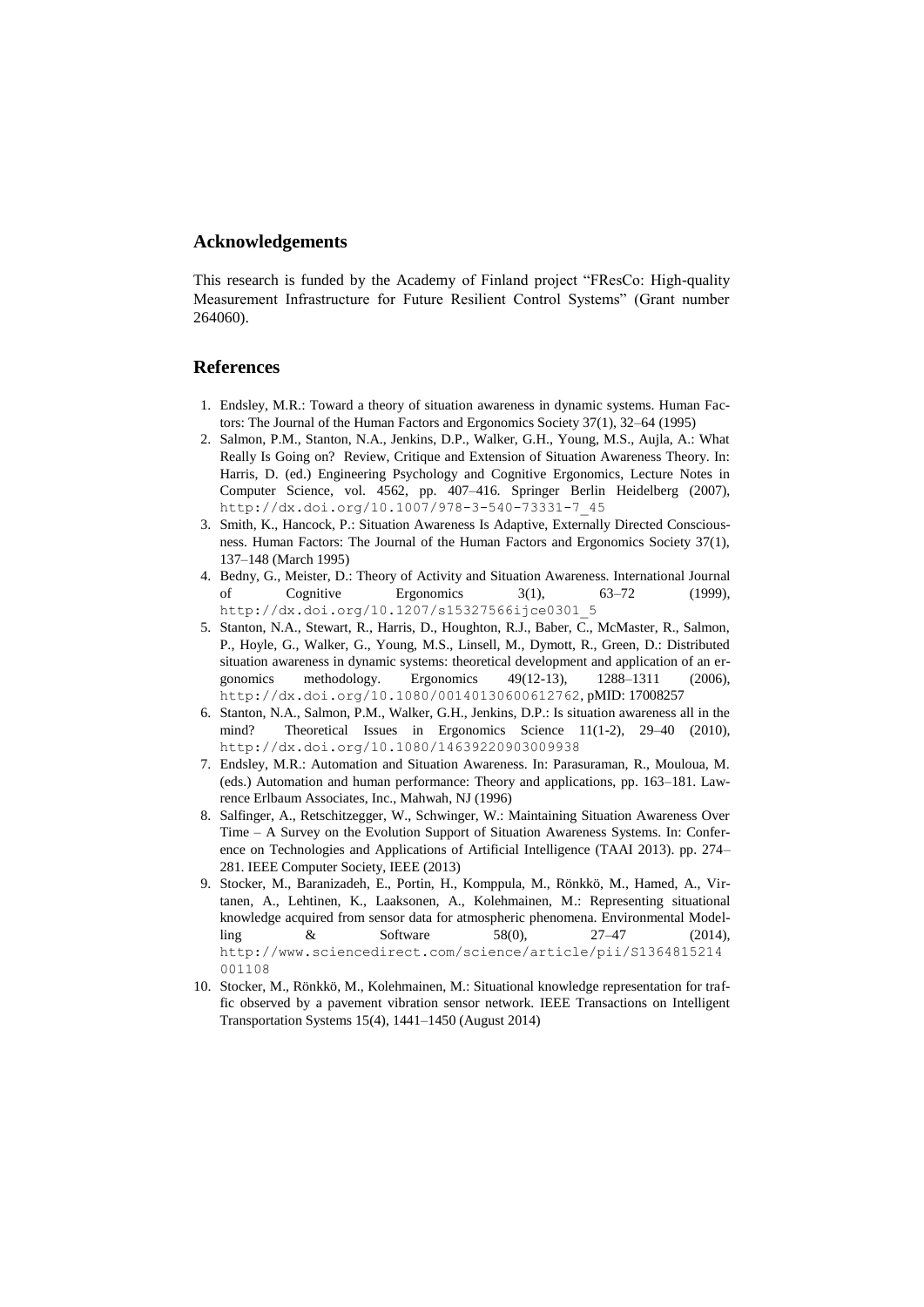- 11. Stocker, M., Nikander, J., Huitu, H., Jalli, M., Rönkkö, M., Kolehmainen, M.: Disease pressure situation modelling in agriculture. Computers and Electronics in Agriculture  $(2014)$ , (Submitted)
- 12. Barwise, J., Perry, J.: Situations and Attitudes. The Journal of Philosophy 78(11), 668–691 (November 1981), <http://www.jstor.org/stable/2026578>
- 13. Devlin, K.: Logic and Information. Cambridge University Press (1991)
- 14. Kokar, M.M., Matheus, C.J., Baclawski, K.: Ontology-based situation awareness. Inf. Fusion 10(1), 83–98 (Jan 2009)
- 15. Hart, J.K., Martinez, K.: Environmental Sensor Networks: A revolution in the earth system science? Earth-Science Reviews 78(3-4), 177–191 (2006)
- 16. Finkelstein, L.: Theory and Philosophy of Measurement. In: Sydenham, P.H. (ed.) Handbook of Measurement Science, Volume 1, Theoretical Fundamentals, pp. 1–30. John Wiley & Sons (1982)
- 17. Walker, G.H., Stanton, N.A., Salmon, P.M., Jenkins, D.P.: A review of sociotechnical systems theory: a classic concept for new command and control paradigms. Theoretical Issues in Ergonomics Science 9(6), 479–499 (2008), http://dx.doi.org/10.1080/14639220701635470
- 18. Stocker, M., Rönkkö, M., Kolehmainen, M.: Towards an Ontology for Situation Assessment in Environmental Monitoring. In: Ames, D.P., Quinn, N.W., Rizzoli, A.E. (eds.) Proceedings of the 7th International Congress on Environmental Modelling and Software. vol. 3, pp. 1281–1288. International Environmental Modelling & Software Society, San Diego, California, USA (June 2014), [http://www.iemss.org/society/index.php/iemss-2014](http://www.iemss.org/society/index.php/iemss-2014-proceedings) [proceedings](http://www.iemss.org/society/index.php/iemss-2014-proceedings)
- 19. Lebo, T., Sahoo, S., McGuinness, D.: PROV-O: The PROV Ontology. W3C Recommendation, W3C (April 2013), <http://www.w3.org/TR/prov-o/>
- 20. Stocker, M., Rönkkö, M., Kolehmainen, M.: A software framework for situation awareness in environmental monitoring. Knowledge-Based Systems (2014), (Submitted)
- 21. Compton, M., Barnaghi, P., Bermudez, L., GarcA-a-Castro, R., Corcho, O., Cox, S., Graybeal, J., Hauswirth, M., Henson, C., Herzog, A., Huang, V., Janowicz, K., Kelsey, W.D., Phuoc, D.L., Lefort, L., Leggieri, M., Neuhaus, H., Nikolov, A., Page, K., Passant, A., Sheth, A., Taylor, K.: The SSN ontology of the W3C semantic sensor network incubator group. Web Semantics: Science, Services and Agents on the World Wide Web 17(0), 25–32 (2012)
- 22. Cyganiak, R., Reynolds, D., Tennison, J.: The RDF Data Cube Vocabulary. Recommendation, W3C (January 2014), [http://www.w3.org/TR/2014/REC-vocab-data](http://www.w3.org/TR/2014/REC-vocab-data-cube-20140116/)[cube-20140116/](http://www.w3.org/TR/2014/REC-vocab-data-cube-20140116/)
- 23. Hobbs, J.R., Pan, F.: Time Ontology in OWL. Working draft, W3C (September 2006), <http://www.w3.org/TR/owl-time/>
- 24. Perry, M., Herring, J.: OGC GeoSPARQL A Geographic Query Language for RDF Data. Tech. Rep. OGC 11-052r4, Open Geospatial Consortium (September 2012)
- 25. Gil, Y., Miles, S.: PROV Model Primer. W3C Working Group Note, W3C (April 2013), <http://www.w3.org/TR/2013/NOTE-prov-primer-20130430/>
- 26. Compton, M., Corsar, D., Taylor, K.: Sensor Data Provenance: SSNO and PROV-O Together At Last. In: Proceedings of the 7th International Workshop on Semantic Sensor Networks 2014 (SSN2014). 13th International Semantic Web Conference, Riva del Garda, Trentino Italy (October 2014)